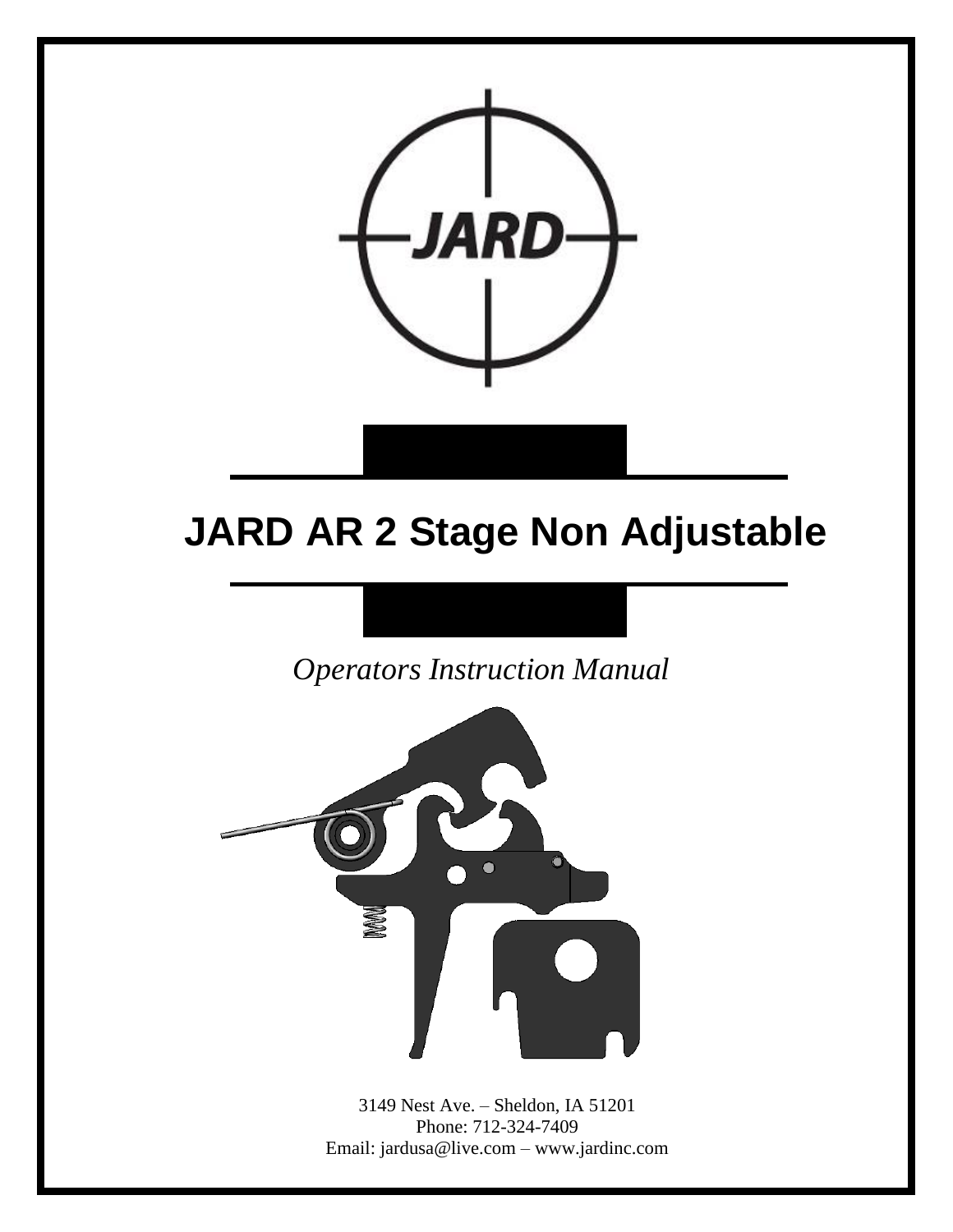

The use of any custom parts or modifications may void any warranty from the manufacturer of your firearm.

Returns will not be accepted on any parts that have been modified.

If you do not have a thorough understanding of this trigger and the purpose and function of all the parts, do not attempt to install this system. Have it installed by an experienced gunsmith.

## JARD ARJ Replacement Trigger

Read the instructions completely before beginning the procedure.

- 1. Remove the magazine and visually check the chamber before further handling the rifle, to verify that it is not loaded.
- 2. Remove the take down pins and separate the upper and lower assemblies.
- 3. Remove the pistol grip from the lower receiver, and the safety detent and detent spring, which are exposed from the removal of the pistol grip. Remove the safety from the lower receiver.
- 4. With a plastic mallet and drift, remove the trigger pins and original trigger components (a plastic mallet and drift will prevent damage to the receiver). The original pins will be used in the installation of new system.
- 5. Hold the trigger assembly upside down and set the trigger return spring into the spring pocket on the bottom side of trigger assembly. (A different rate spring may be purchased from the factory).
- 6. While holding the trigger assembly upside down, lower the lower receiver onto the trigger assembly in an upside down manner also. (Instead of holding receiver upside down, you can put a dab of grease into spring pocket, this will hold spring in place during assembly).
- 7. While holding the trigger assembly in the lower receiver, align and install the original trigger pin into the assembly.
- 8. Install the safety back into the lower receiver. Reinstall the safety detent, detent spring and pistol grip.
- 9. Install the hammer and new hammer spring into the lower receiver using the original pin. (The spring legs must rest on the trigger pivot pin). Trigger and hammer pivot pins must fit the same way.
- 10.Install pin retainer, slots on pin retainer fit in grooves on the pins.



*\*Installation of pin keeper shown*